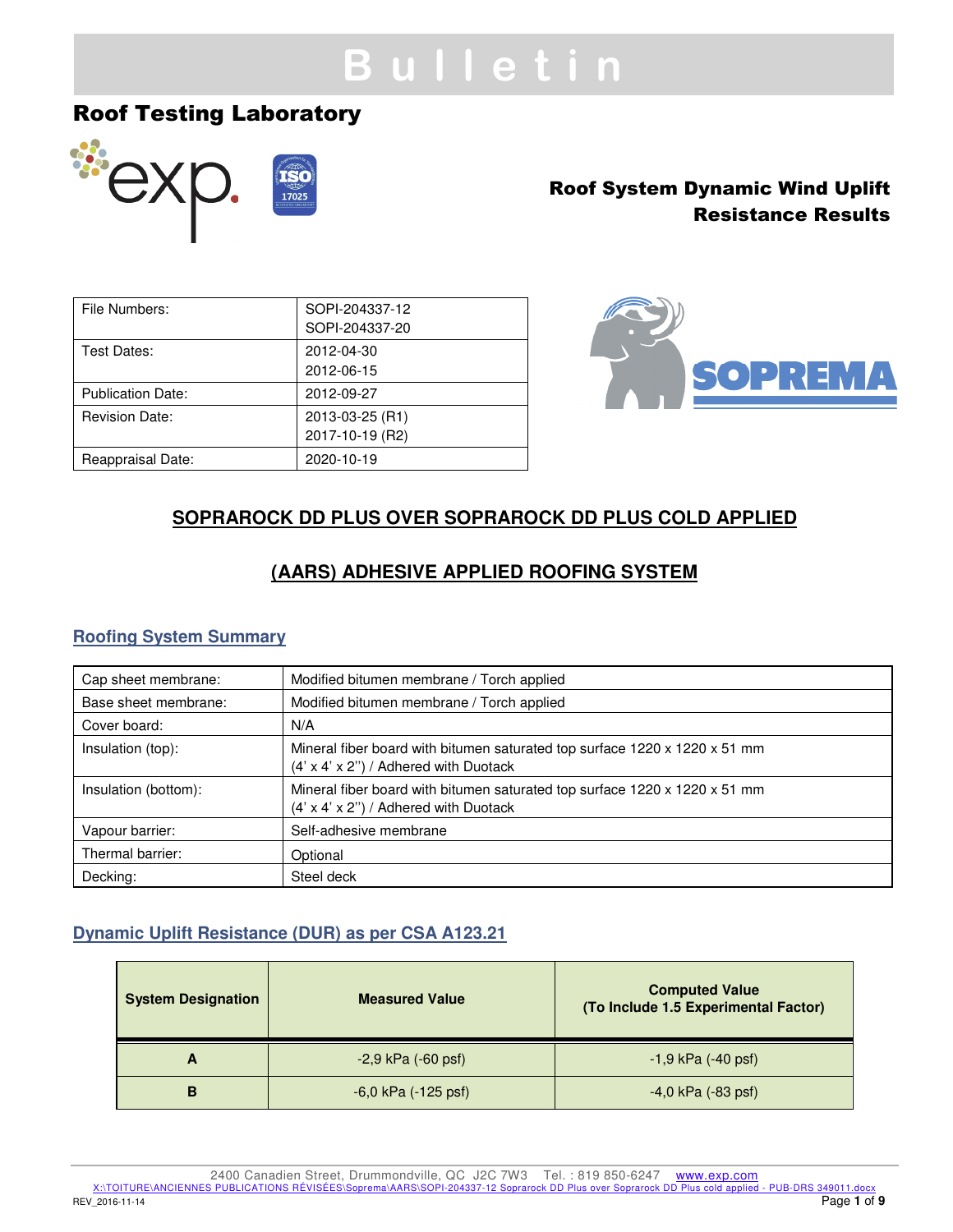

SOPI-204337-12 / SOPI-204337-20

### **Products**

| <b>CAP SHEET MEMBRANE</b>                                                                                |                                 |                            |                          |                             |
|----------------------------------------------------------------------------------------------------------|---------------------------------|----------------------------|--------------------------|-----------------------------|
| <b>TESTED PRODUCT:</b> Membrane composed of a non-woven polyester reinforcement and SBS modified bitumen |                                 |                            |                          |                             |
| <b>System</b>                                                                                            | <b>Application Method</b>       |                            |                          |                             |
| A, B                                                                                                     | Torch applied                   |                            |                          |                             |
| <b>ELIGIBLE PRODUCT(S)</b>                                                                               |                                 |                            |                          |                             |
|                                                                                                          | Sopralene Flam 250<br><b>GR</b> | Sopralene Flam 180<br>GR   | Soprastar Flam HD GR     | Sopralene Flam 180<br>FR GR |
| Soprema                                                                                                  | Sopralene Flam 250<br>FR GR     | Soprastar Flam HD FR<br>GR | Sopralene Mammouth<br>GR | Sopraply Traffic Cap<br>660 |
|                                                                                                          | Sopraply Traffic Cap<br>FR 661  |                            |                          |                             |

| <b>BASE SHEET MEMBRANE</b>                                                                               |                    |                  |                   |                    |
|----------------------------------------------------------------------------------------------------------|--------------------|------------------|-------------------|--------------------|
| <b>TESTED PRODUCT:</b> Membrane composed of a non-woven polyester reinforcement and SBS modified bitumen |                    |                  |                   |                    |
| <b>Application Method</b><br><b>System</b><br><b>Row spacing</b><br><b>Fasteners spacing</b>             |                    |                  |                   |                    |
| A, B                                                                                                     | Torch applied      |                  | N/A               | N/A                |
| <b>ELIGIBLE PRODUCT(S)</b>                                                                               |                    |                  |                   |                    |
| Soprema                                                                                                  | Sopralene Flam 180 | Elastophene Flam | Sopraply Base 520 | Sopralene Flam 250 |
|                                                                                                          |                    |                  |                   |                    |

| <b>COVER BOARD</b>         |
|----------------------------|
| <b>TESTED PRODUCT: N/A</b> |

REV\_2016-11-14 Page **2** of **9**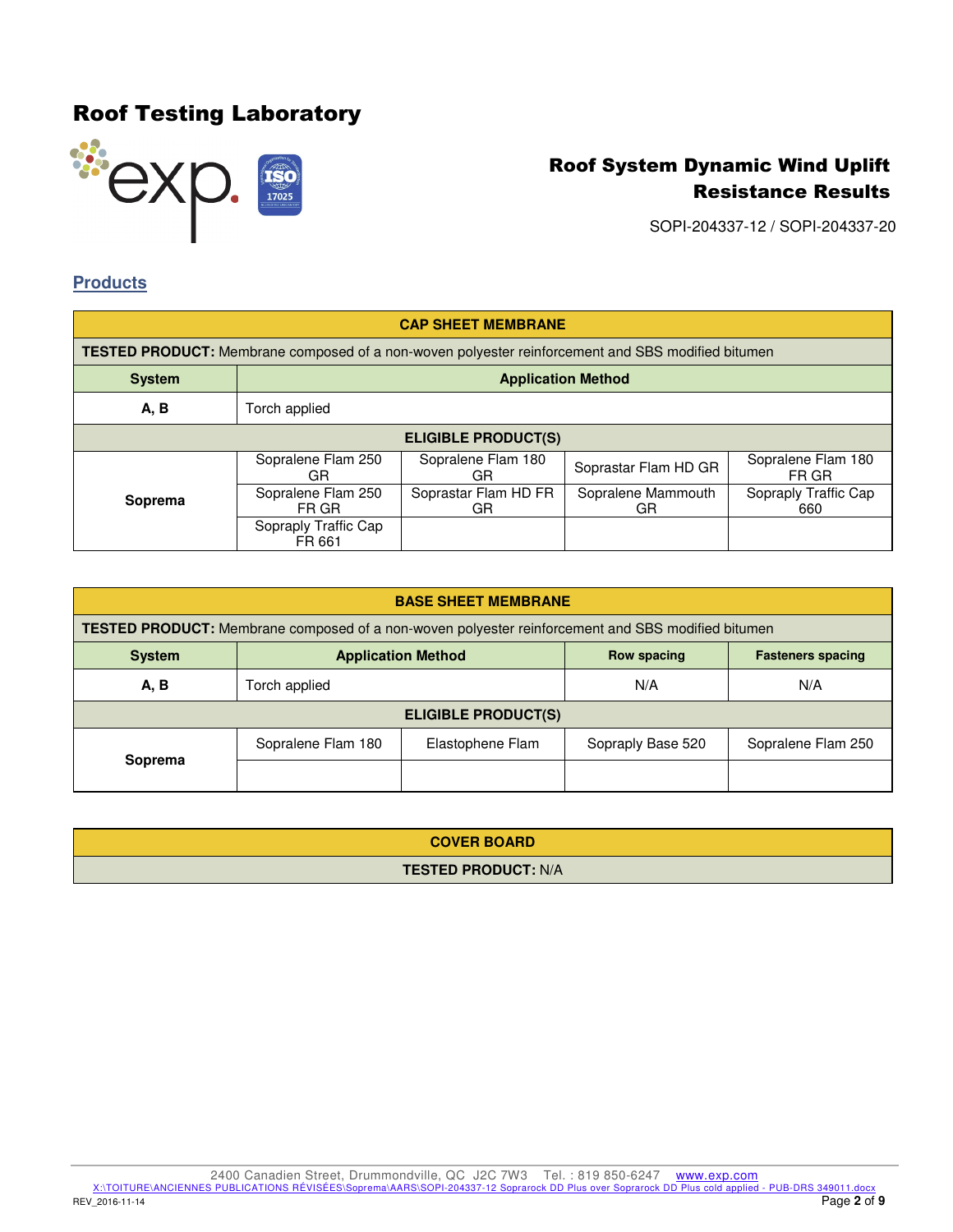

SOPI-204337-12 / SOPI-204337-20



2400 Canadien Street, Drummondville, QC J2C 7W3 Tel. : 819 850-6247 www.exp.com<br>X:\TOITURE\ANCIENNES PUBLICATIONS RÉVISÉES\Soprema\AARS\SOPI-204337-12 Soprarock DD Plus over Soprarock DD Plus cold applied - PUB-DRS 349011. REV\_2016-11-14 Page **3** of **9**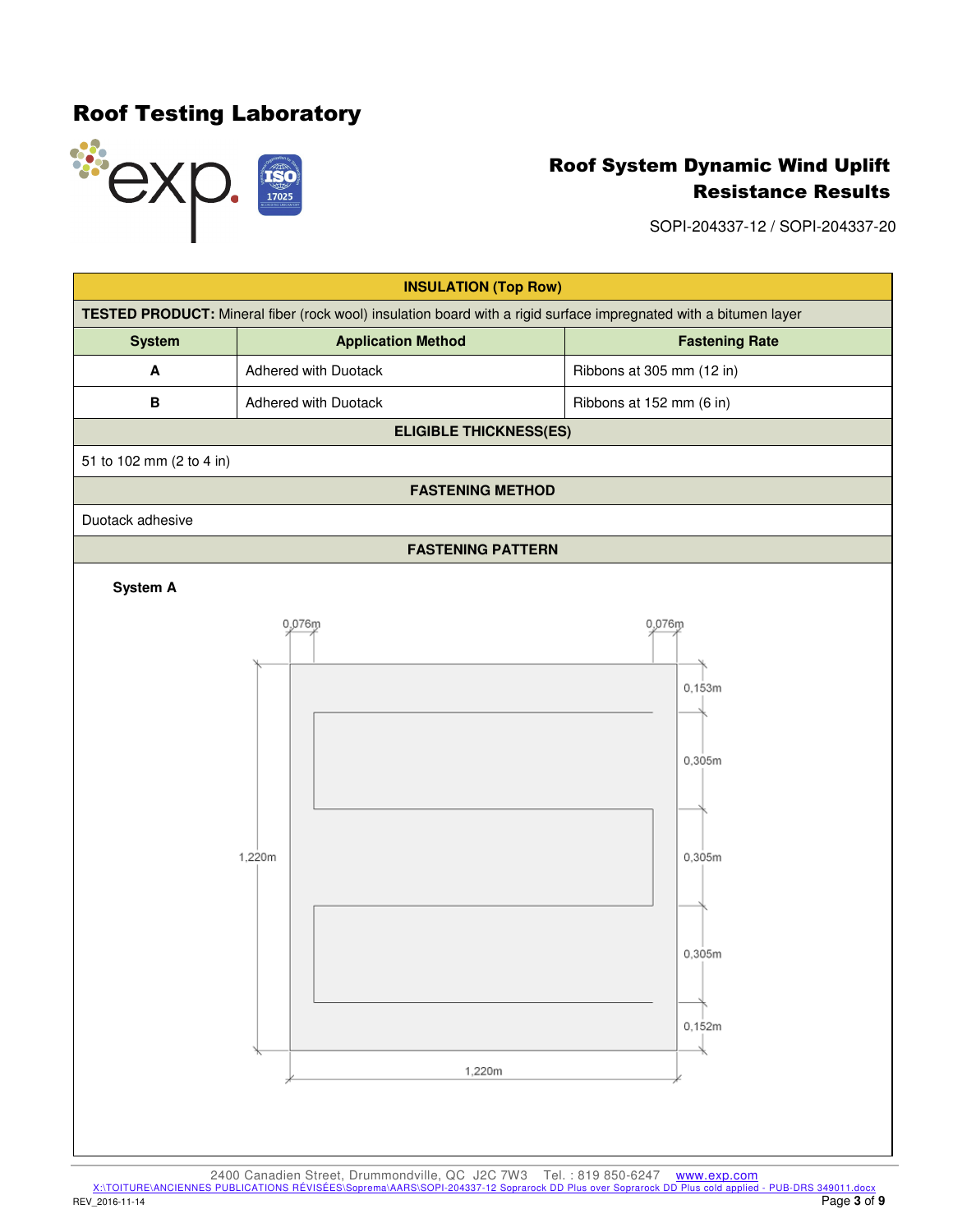## Roof Testing Laboratory



## Roof System Dynamic Wind Uplift Resistance Results

SOPI-204337-12 / SOPI-204337-20



2400 Canadien Street, Drummondville, QC J2C 7W3 Tel. : 819 850-6247 www.exp.com<br>X:\TOITURE\ANCIENNES PUBLICATIONS RÉVISÉES\Soprema\AARS\SOPI-204337-12 Soprarock DD Plus over Soprarock DD Plus cold applied - PUB-DRS 349011. REV\_2016-11-14 Page **4** of **9**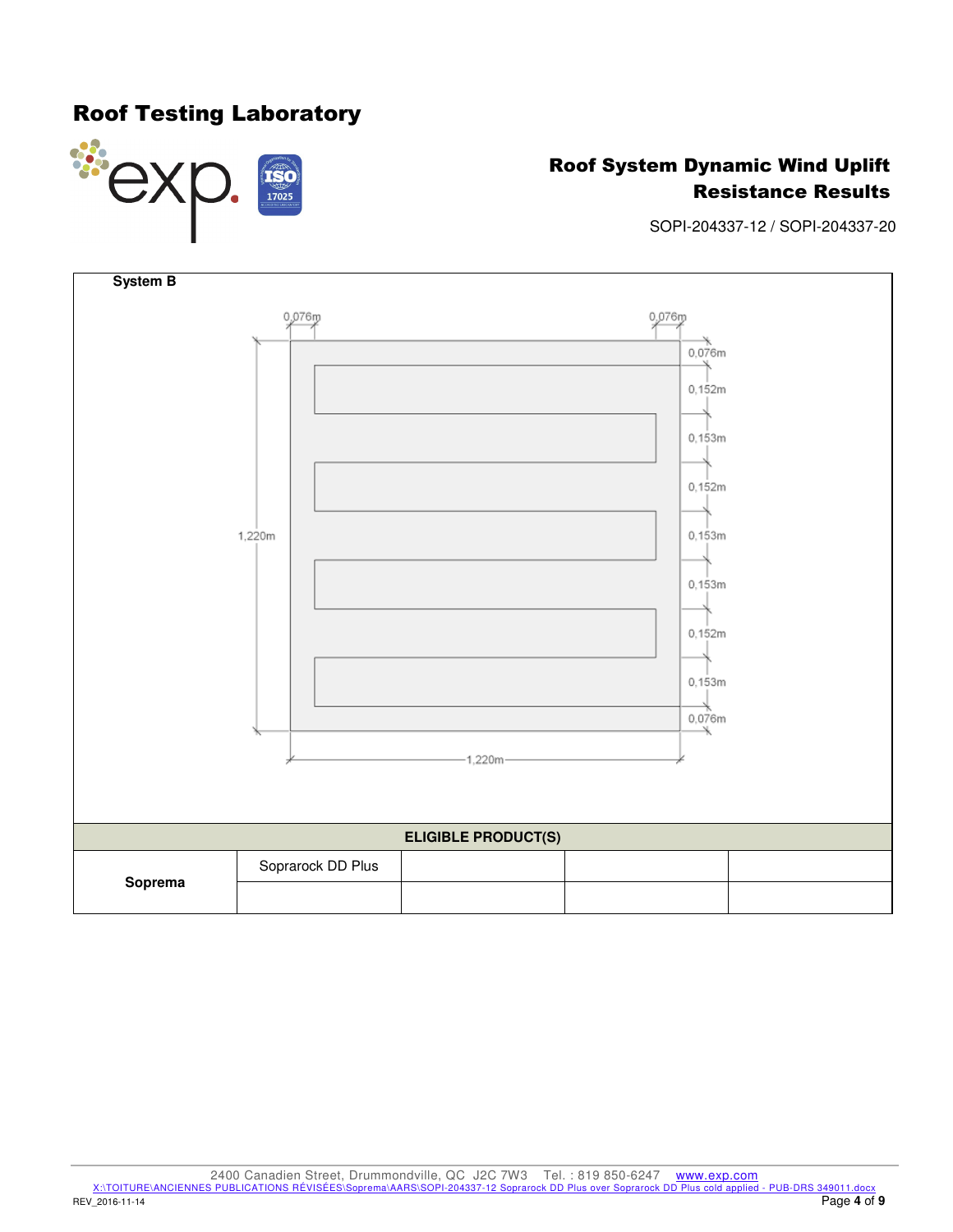

SOPI-204337-12 / SOPI-204337-20



2400 Canadien Street, Drummondville, QC J2C 7W3 Tel. : 819 850-6247 www.exp.com<br>X:\TOITURE\ANCIENNES PUBLICATIONS RÉVISÉES\Soprema\AARS\SOPI-204337-12 Soprarock DD Plus over Soprarock DD Plus cold applied - PUB-DRS 349011. REV\_2016-11-14 Page **5** of **9**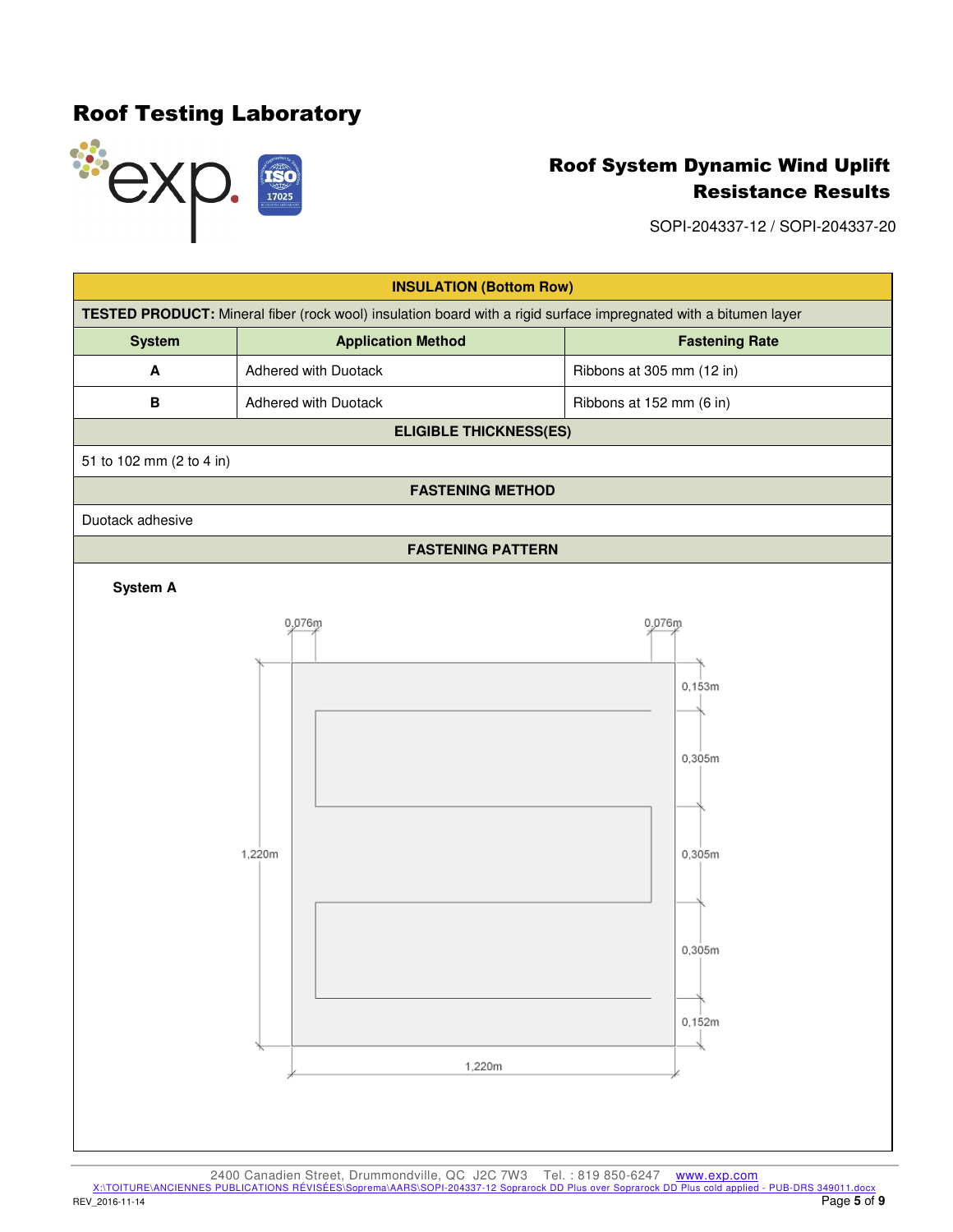## Roof Testing Laboratory



## Roof System Dynamic Wind Uplift Resistance Results

SOPI-204337-12 / SOPI-204337-20



2400 Canadien Street, Drummondville, QC J2C 7W3 Tel. : 819 850-6247 www.exp.com<br>X:\TOITURE\ANCIENNES PUBLICATIONS RÉVISÉES\Soprema\AARS\SOPI-204337-12 Soprarock DD Plus over Soprarock DD Plus cold applied - PUB-DRS 349011. REV\_2016-11-14 Page **6** of **9**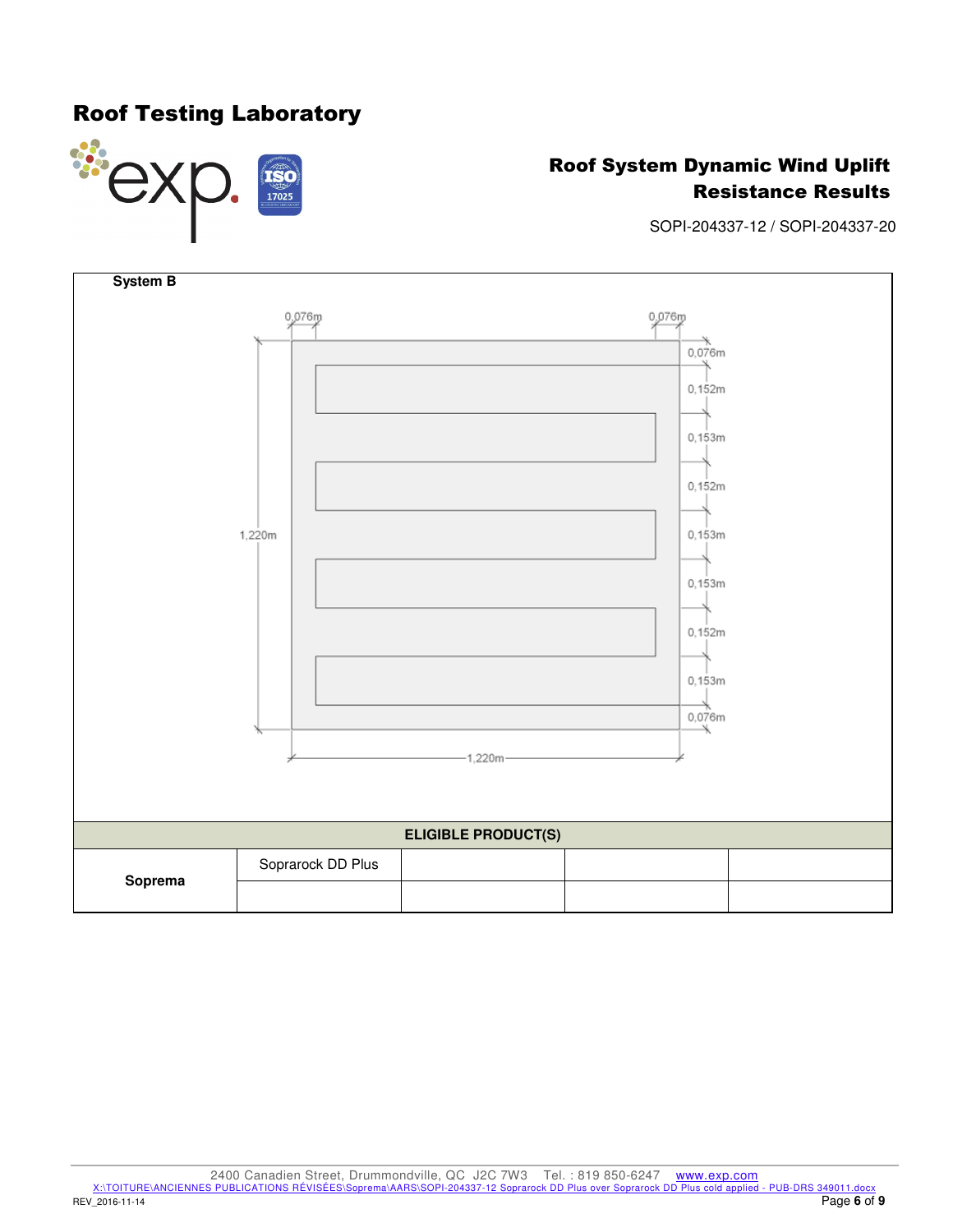

SOPI-204337-12 / SOPI-204337-20

| <b>VAPOUR BARRIER</b>                                                                                                         |                                          |                             |     |  |
|-------------------------------------------------------------------------------------------------------------------------------|------------------------------------------|-----------------------------|-----|--|
| <b>TESTED PRODUCT:</b> Self-adhesive membrane composed of a trilaminated woven polyethylene and SBS modified bitumen          |                                          |                             |     |  |
| <b>System</b>                                                                                                                 | <b>Primer</b><br><b>Fastening Method</b> |                             |     |  |
| A, B                                                                                                                          | Self-adhered                             |                             | N/A |  |
| <b>ELIGIBLE PRODUCT(S)</b>                                                                                                    |                                          |                             |     |  |
| Soprema                                                                                                                       | Sopravap'R                               | Sopralene Stick<br>Adhesive |     |  |
| When applied by adhesion, all substrates, except the steel deck, must be primed with Elastocol Stick or Elastocol Stick Zero. |                                          |                             |     |  |
| Soprema                                                                                                                       | Elastophene SP 2.2                       | Sopralene 180 SP 3.5        |     |  |
| When applied by torch fusing, all substrates must be primed with Elastocol 500.                                               |                                          |                             |     |  |

| THERMAL BARRIER. |
|------------------|
|------------------|

**TESTED PRODUCT:** Optional

**FASTENERS TESTED PRODUCT(S):** N/A

| <b>ADHESIVE</b>                                                |                |     |  |
|----------------------------------------------------------------|----------------|-----|--|
| TESTED PRODUCT: Low-rise, two-component, polyurethane adhesive |                |     |  |
| <b>Ribbon's spacing</b><br><b>Primer</b><br><b>System</b>      |                |     |  |
| A                                                              | 305 mm (12 in) | N/A |  |
| B                                                              | 152 mm (6 in)  | N/A |  |
| <b>ELIGIBLE PRODUCT(S)</b>                                     |                |     |  |
| Soprema                                                        | <b>Duotack</b> |     |  |

2400 Canadien Street, Drummondville, QC J2C 7W3 Tel. : 819 850-6247 www.exp.com<br>X:\TOITURE\ANCIENNES PUBLICATIONS RÉVISÉES\Soprema\AARS\SOPI-204337-12 Soprarock DD Plus over Soprarock DD Plus cold applied - PUB-DRS 349011. REV\_2016-11-14 Page **7** of **9**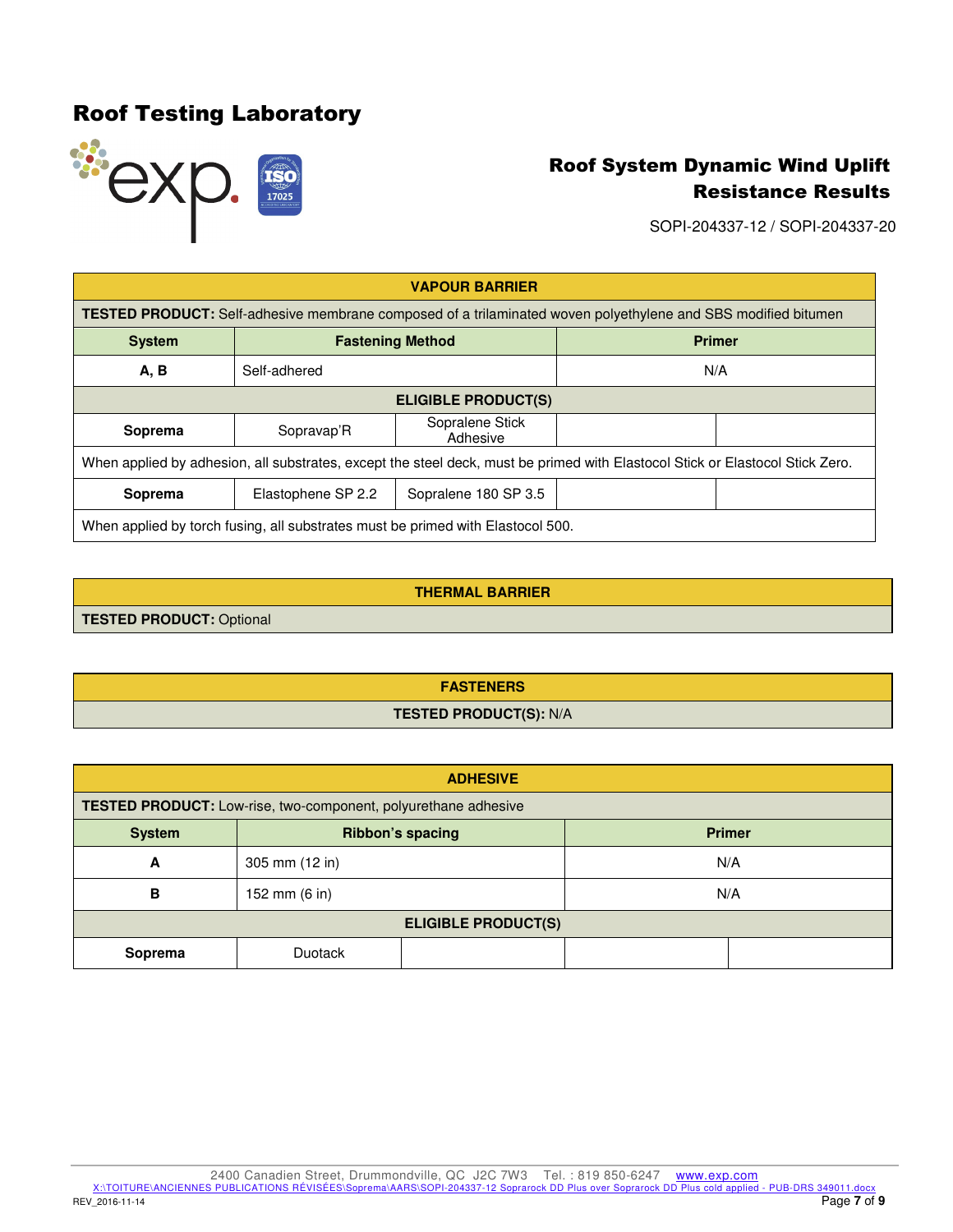## Roof Testing Laboratory



## Roof System Dynamic Wind Uplift Resistance Results

SOPI-204337-12 / SOPI-204337-20

### **General Notes**

#### **Decking:**

The tests performed by EXP services inc. («EXP ») were performed over a standard roll formed steel deck profile, with a galvanized or aluminum / zinc alloy coating finished, as per ASTM A653, A792, A1008 or CSSBI 10M standards, bearing a thickness of 0.76 mm (0.03 inch) minimum (commonly defined as 22 gauge), corresponding to the ASTM A653M grade SS 230, having a yield point of 230 MPa (33 ksi) and a tensile strength of 310 MPa (45 Ksi).

Equivalency; tests have demonstrated that the self-adhered vapour retarder in the system herein described is suitable for application over properly prepared concrete deck primed with Elastocol Stick or Elastocol Stick Zero.

Tests could be conducted on 4 'x  $8'$  x  $\frac{5}{8}$  "standard plywood deck to assess eligibility for possible equivalencies.

The deck's fastening to the supporting structure must be strong enough to resist wind uplift loads (as defined per NBC requirements).

#### **1. Deck equivalency products:**

18 to 22 gage steel deck. Wood or concrete deck which testing gave equivalent or superior uplift resistance than the value specified in the "Fasteners Pull Out Resistance" section.

#### **2. Fasteners Pull Out Resistance:**

Testing were conducted in laboratory according to ANSI/SPRI FX-1 2011 standard, over a minimum of 10 test samples on a **Com-Ten** apparatus over steel deck (unless stated otherwise).

#### **3. Adhesive Pull Resistance:**

Testing were conducted in laboratory over 3 test samples, according to ANSI/SPRI IA-1 2010 standard on a **Com-Ten** apparatus over steel deck (unless stated otherwise) or, according to ASTM D1623 standard over a universal press testing bench, for in-between materials.

#### **4. Note on adhesive:**

Follow all guide lines or supplementary instructions from the manufacturer regarding adhesive application.

#### **5. Equivalent products:**

Only the products listed in this report under eligible products are deemed acceptable as substitute to the tested products. Any other modifications must be requested in written, on EXP application form, to be studied for approval.

#### **6. Optional components:**

Any components of this roofing system listed as optional, may be removed from the roof design. Inclusion or exclusion of the said component having no effect on the published dynamic uplift resistance results. (DUR).

#### **7. Experimental factor:**

In accordance with CSA A123.21 standard, the published dynamic uplift resistance (DUR) include a computed experimental factor of 1,5.

2400 Canadien Street, Drummondville, QC J2C 7W3 Tel. : 819 850-6247 www.exp.com<br>2 PUBLICATIONS RÉVISÉES\Soprema\AARS\SOPI-204337-12 Soprarock DD Plus over Soprarock DD Plus cold applied - PUB-DRS 349011.docx X:\TOITURE\ANCIENNES PUBLICATIONS RÉVISÉES\Soprema\AARS\SOPI-204337-12